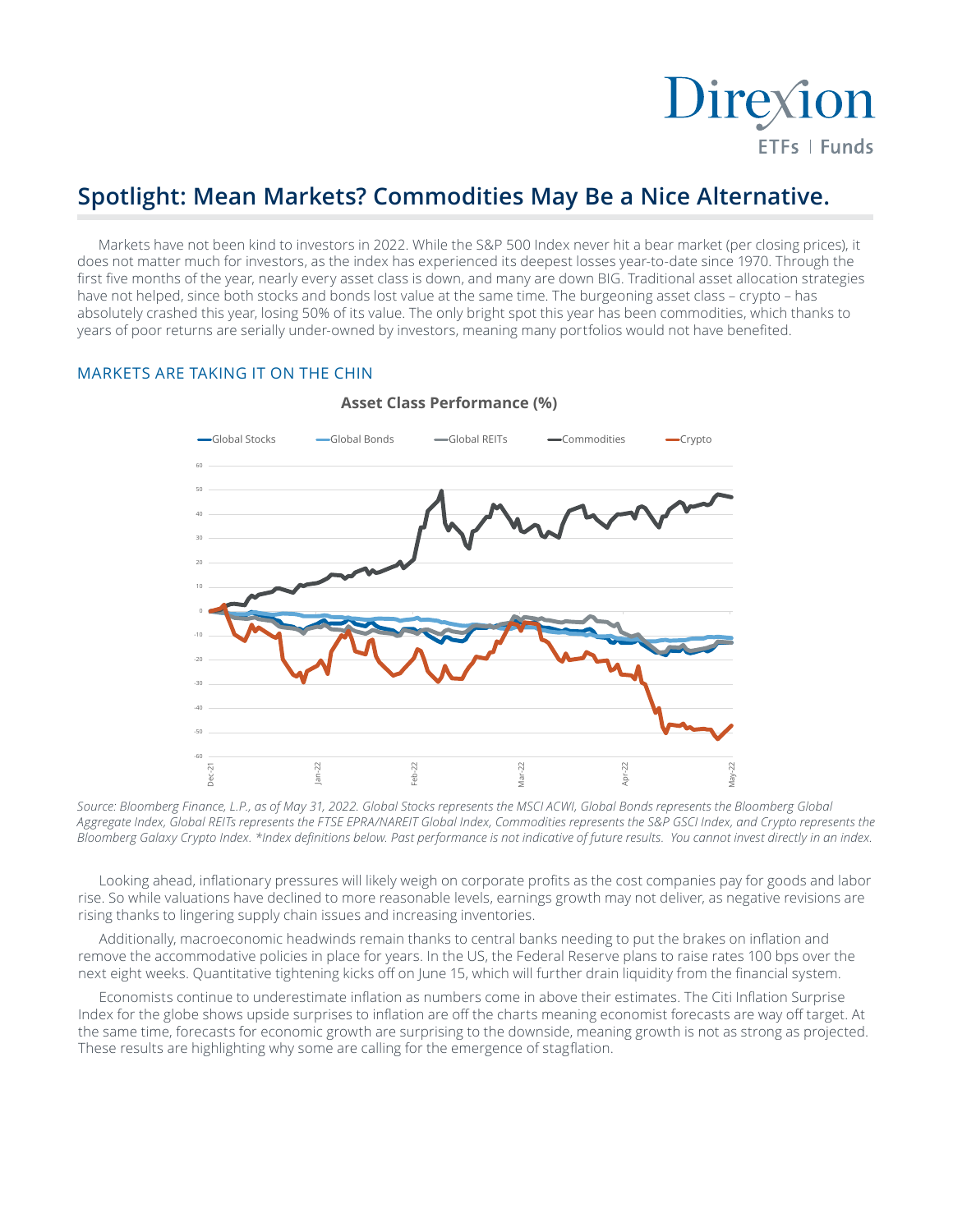### INFLATION KEEPS SURPRISING TO THE UPSIDE



# **Citi Inflation Surprise Index**

However, recession is not necessarily around the next corner. While certain consumer-facing companies are highlighting inventory buildups and rising costs, job growth remains robust and wages are up. However, inflation has the potential to dampen the consumption of even high income earners who must pay more for essentials, as evidenced by the extreme drop in the personal savings rate. The US Personal Savings Rate has collapsed to well below its historical average. At the end of the day, the ability to avoid a recession in the US is in the hands of the Fed, as they need to reduce the rate and change of price increases, but not slam the brakes on the economy.

# THE PERSONAL SAVINGS RATE HAVE PLUMMETED WITH RISING PRICES



# **US Personal Savings (%)**

*Source: Bloomberg Finance, L.P., as of March 31, 2022. Personal saving as a percentage of disposable personal income (DPI), frequently referred to*  as "the personal saving rate," is calculated as the ratio of personal saving to DPI. Personal saving is equal to personal income less personal outlays *and personal taxes.*

*Source: Bloomberg Finance, L.P., as of May 31, 2022.*